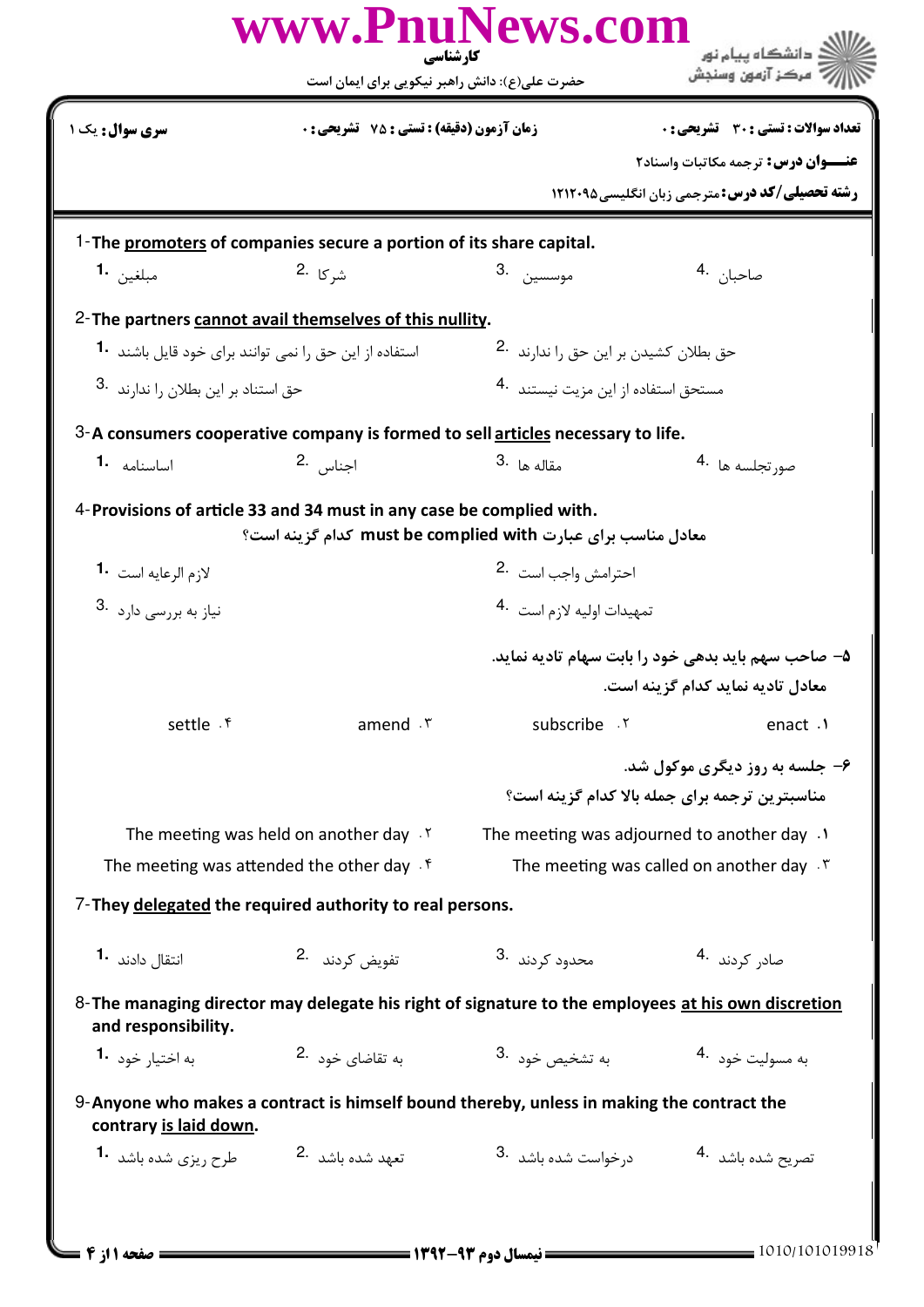|                                   | کارشناسی<br>حضرت علی(ع): دانش راهبر نیکویی برای ایمان است                                           |                       | دانشگاه پیام نور<br>مركز آزمون وسنجش                  |  |
|-----------------------------------|-----------------------------------------------------------------------------------------------------|-----------------------|-------------------------------------------------------|--|
|                                   |                                                                                                     |                       |                                                       |  |
| <b>سری سوال:</b> یک ۱             | زمان آزمون (دقيقه) : تستى : 75 ٪ تشريحي : 0                                                         |                       | <b>تعداد سوالات : تستی : 30 ٪ تشریحی : 0</b>          |  |
|                                   |                                                                                                     |                       | <b>عنـــوان درس:</b> ترجمه مکاتبات واسناد۲            |  |
|                                   |                                                                                                     |                       | <b>رشته تحصیلی/کد درس: مترجمی زبان انگلیسی1۲۱۲۰۹۵</b> |  |
|                                   |                                                                                                     |                       | ۱۰– معادل انگلیسی تهاتر کدام گزینه است؟               |  |
|                                   | release from the obligation . Y                                                                     |                       | fulfillment of obligations .                          |  |
| cancellation of the bargain . $f$ |                                                                                                     |                       | set off and recoupment . \v                           |  |
|                                   |                                                                                                     |                       | 11– ابرا ذمه میت از دین صحیح است.                     |  |
|                                   |                                                                                                     |                       | معادل انگلیسی ابرا ذمه کدام گزینه است؟                |  |
|                                   | the obligation of .Y                                                                                |                       | the release of .                                      |  |
|                                   | the registration of . f                                                                             |                       | the death of F                                        |  |
|                                   | 12-Private contracts shall be binding on those who have signed them.                                |                       |                                                       |  |
| متضمن <b>1.</b>                   | الزام آور 2.                                                                                        | ذيصلاح <sup>.3</sup>  | سودآور .4                                             |  |
|                                   | 13-Supplier shall mean the suppliers or manufacturers of equipment, as stipulated in this contract. |                       |                                                       |  |
| تحويل داده شده 1.                 | تصريح شده 2.                                                                                        | تهيه شده   .3         | مجاز شده 4.                                           |  |
|                                   |                                                                                                     |                       | ۱۲– فروشنده به خریدار تضمین می دهد … .                |  |
|                                   |                                                                                                     |                       | معادل عبارت تضمين مي دهد كدام گزينه است؟              |  |
| wastes . f                        | warrants . ٣                                                                                        | withholds . ٢         | waives .1                                             |  |
|                                   | 15-The Buyer should keep in storage sufficient spare and wearing parts for the Equipment.           |                       |                                                       |  |
| يدک <sub>ى</sub> 1 <b>.</b>       | اضافي . <sup>2</sup>                                                                                | فرسوده .3             | راه اندازی 4.                                         |  |
|                                   | 16-While the contract is valid all prices are fixed and not subject to any variations.              |                       |                                                       |  |
| مستلزم <b>1.</b>                  | در برگیرنده 2.                                                                                      | منتج به <sup>.3</sup> | مشمول .4                                              |  |
|                                   | 17-The price of equipment includes all costs of design, material, tests, prime or finished coating. |                       |                                                       |  |
| آستر <b>1.</b>                    | مواد اوليه 2.                                                                                       | محصول .3              | روكش .4                                               |  |
| Arbitration tribunal.             | 18-The decision or award which shall be final and binding may be given by the majority of the       |                       |                                                       |  |
| جايزه <b>1.</b>                   | تمجيد .2                                                                                            | هديه .3               | $4.$ رای                                              |  |
|                                   | 19-Engineer shall pay any tax, levy, customs duty, and social security.                             |                       |                                                       |  |
|                                   | ماليات 2.                                                                                           | عوارض <sup>.3</sup>   | بيمه .4                                               |  |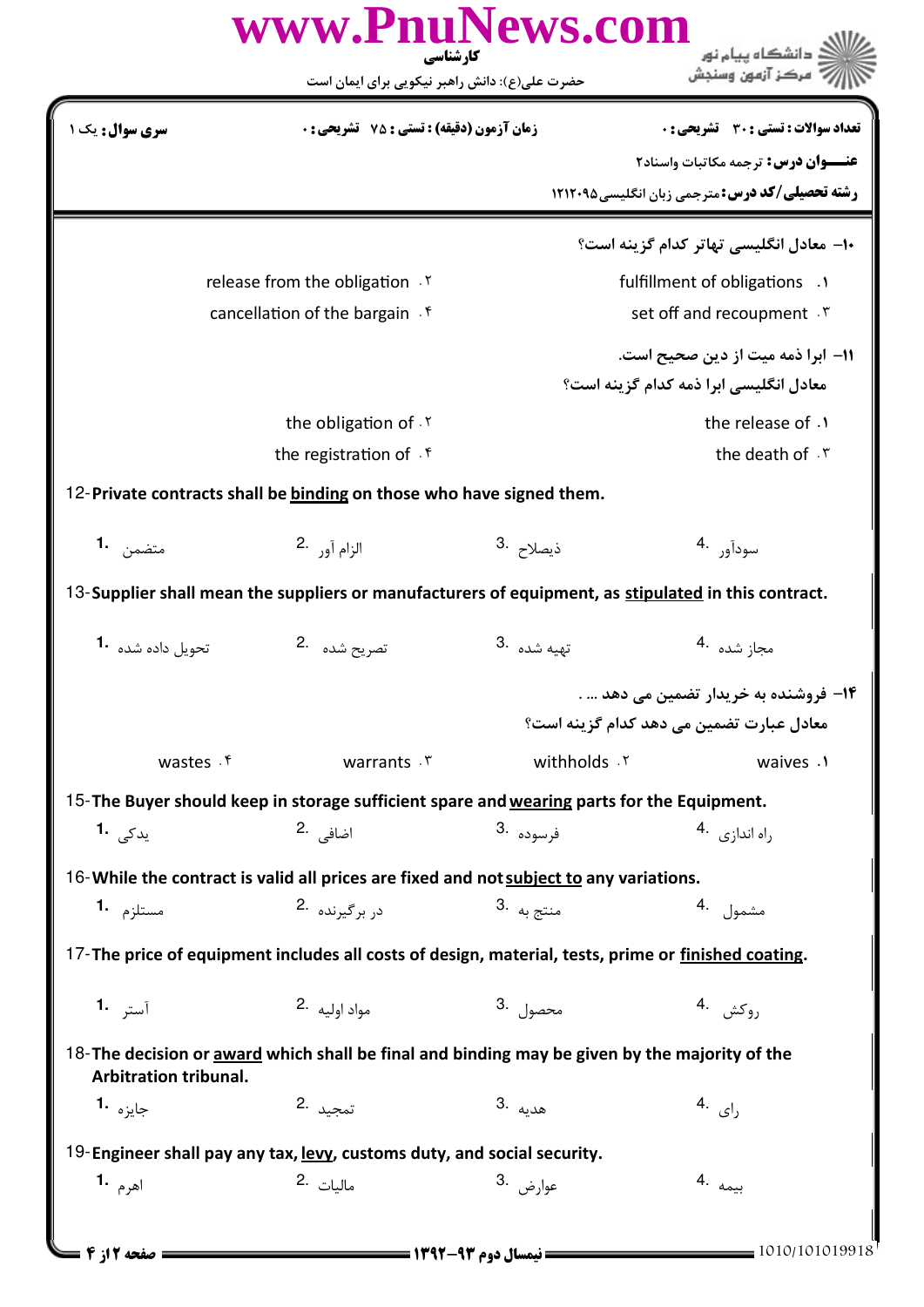| www.PnuNews.com<br>ڪ دانشڪاه پيام نو <b>ر</b><br>کار شناسی |                                                                                                      |                               |                                                                                                       |  |  |
|------------------------------------------------------------|------------------------------------------------------------------------------------------------------|-------------------------------|-------------------------------------------------------------------------------------------------------|--|--|
|                                                            | حضرت علی(ع): دانش راهبر نیکویی برای ایمان است                                                        |                               | ج عرڪز آزمون وسنڊش                                                                                    |  |  |
| سری سوال: یک ۱                                             | <b>زمان آزمون (دقیقه) : تستی : 75 تشریحی : 0</b>                                                     |                               | تعداد سوالات : تستي : 30 ٪ تشريحي : 0                                                                 |  |  |
|                                                            |                                                                                                      |                               | <b>عنـــوان درس:</b> ترجمه مكاتبات واسناد٢                                                            |  |  |
|                                                            |                                                                                                      |                               | <b>رشته تحصیلی/کد درس:</b> مترجمی زبان انگلیسی4۲۱۲۰۹۵                                                 |  |  |
|                                                            |                                                                                                      |                               | 20-Termination of this contract shall not release BUYER or SELLER from any claims of the other party. |  |  |
| يايا <sub>ن</sub> <b>1.</b>                                | اتمام 2.                                                                                             | فسخ .3                        | تمدید 4.                                                                                              |  |  |
|                                                            | 21-Seller shall ensure that the assignees shall comply with all relevant conditions of the Contract. |                               |                                                                                                       |  |  |
| تبعيت كردن 1.                                              | تكميل كردن 2.                                                                                        | تعارف كردن . 3                | موافقت كردن 4.                                                                                        |  |  |
|                                                            | ٢٢- كدام گزينه معادل بانک کار گزار است؟                                                              |                               |                                                                                                       |  |  |
|                                                            | Industrial Bank . ٢                                                                                  |                               | Correspondent Bank .                                                                                  |  |  |
|                                                            | Central Bank . f                                                                                     |                               | Group Bank . ٣                                                                                        |  |  |
|                                                            |                                                                                                      |                               | ۲۳- اعتبار اسنادی عبارت از تعهد مشروط بانک نسبت به پرداخت وجه.<br>معادل انگلیسی تعهد کدام گزینه است؟  |  |  |
| stipulation . f                                            | correspondent . ٣                                                                                    | undertaking . Y               | arrangement .1                                                                                        |  |  |
|                                                            | ۲۴− معادل بانک ابلاغ کننده کدام است؟                                                                 |                               |                                                                                                       |  |  |
|                                                            | Opening bank .Y                                                                                      |                               | Applicant bank .1                                                                                     |  |  |
|                                                            | Advising bank f                                                                                      |                               | Designated bank . ٣                                                                                   |  |  |
| 25-The documentary credit is a bank undertaking.           |                                                                                                      |                               |                                                                                                       |  |  |
| تعهد <b>.1</b>                                             | اعتبا <sub>ر</sub> .2                                                                                | وديعه .3                      | سند .4                                                                                                |  |  |
| 26-I will pay for them as usual on invoice.                |                                                                                                      |                               |                                                                                                       |  |  |
| طبق قرارداد <b>-1</b>                                      | طبق بارنامه 2.                                                                                       | طبق صور تحساب .3              | طبق تعهد 4.                                                                                           |  |  |
|                                                            | 27-I am writing to inform you that you now have an overdraft of \$15863 on your current account.     |                               |                                                                                                       |  |  |
| يس اندا <sub>ز</sub> <b>1.</b>                             | 2. سير ده                                                                                            | 3. اضافه برداشت               | عدم پرداخت .4                                                                                         |  |  |
| address.                                                   | 28-Would you please guote for collecting, from the above address, and delivering to the following    |                               |                                                                                                       |  |  |
| گزارش داد <sub>ن</sub> <b>1</b> ۰                          | نقل قول کردن . 2                                                                                     | 3. ابراز کردن .               | مظنّه را اعلام كردن 4.                                                                                |  |  |
|                                                            | 29-We promise you regular shipment if you quote a competetive rate.                                  |                               |                                                                                                       |  |  |
| بازار رقابتی <sup>1</sup> ۰                                | نرخ , شد <sup>.2</sup>                                                                               | پايين ترين قيمت <sup>.3</sup> | بالاترين قيمت 4.                                                                                      |  |  |
|                                                            |                                                                                                      |                               |                                                                                                       |  |  |